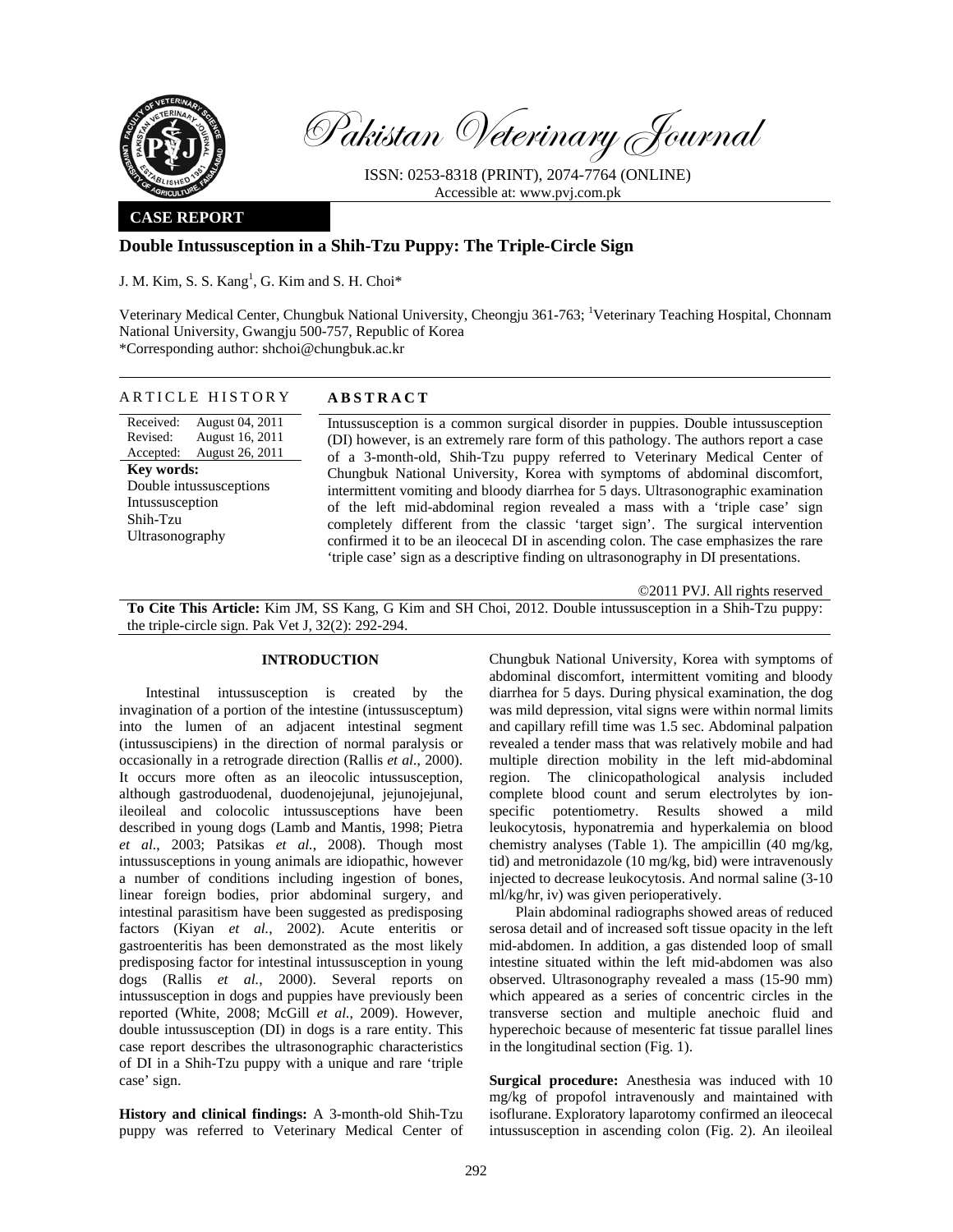

Fig. 1: Ultrasonographic images in a puppy with double intussusception. A: Triple-circle appearance in the transverse section. I = the proximal prolapsed segment;  $2 =$  the distal prolapsed segment; and  $3 =$  the distal intestinal segment. B: multiple hyperechoic (white arrow heads) and hypoechoic (black arrow heads) parallel lines in the longitudinal section.

**Table 1:** Complete blood cells and electrolytes in a puppy with double intussusceptions

| Result | Reference range                                                |
|--------|----------------------------------------------------------------|
| 20.9   | 6.0-17.0 x $10^3$ /µl                                          |
| 17.2   | 3.0-11.8 x $10^3$ /µl                                          |
| 1.6    |                                                                |
| 1.7    | $0.2 - 2.0 \times 10^3/\mu$                                    |
| 3.4    | $1.0 - 4.8 \times 10^3/\mu$                                    |
| 7.2    | $0.1 - 1.3 \times 10^3/\mu$                                    |
| 47.9   | $0-0.5 \times 10^{3}/\mu$                                      |
| 470    | 5.5-8.5 $\times$ 10 <sup>6</sup> /µl<br>37-55%<br>$12-18$ g/dl |
|        | $200 - 500 \times 10^3/\mu$                                    |
| 137    | 141 - 152 mmol/L                                               |
| 5.5    | $4.37 - 5.35$ mmol/L                                           |
|        | 0.3<br>13.9                                                    |



**Fig. 2:** Photograph of double intussusception (arrows) with triple circles at the ileocecal junction in a puppy.

intussusception of some duration had intussuscepted through the ileocolic orifice. The latter intussusception was readily reduced by pushing the ileoileal intussusceptions from the colon. The bowel involved in the ileoileal intussusceptions was resected along with some bowel proximal and distal to it. End-to-end anastomosis was performed. The resected bowel represented 200 mm of the ileum, 50 mm of the colon, and included the cecum and ileocolic junction.

**Postoperative care and progress:** The patient was recovered uneventful. The same antibiotic drugs which were given preoperatively were administered for 7 days. There were no signs about recurrence of intussusception and short bowel syndrome.

### **DISCUSSION**

Intestinal intussusception in young dogs is usually suspected on the basis of abdominal palpation which feels like a defined, firm, tubular structure that should be differentiated from feces and foreign bodies. Abdominal radiography, including survey radiographs and contrast studies, may be diagnostic; however, the radiological findings are often nonspecific (Patsikas *et al.*, 2003). Ultrasonography is an accurate diagnostic method that has totally replaced conventional radiology in the diagnosis of intestinal intussusception in children (Goyal *et al.*, 2010); however, few reports of ultrasonographic findings of intestinal intussusception have been published in the veterinary literature (Lamb and Mantis, 1998; Lee *et al.*, 2005). The ultrasonographic patterns of intestinal intussusception result from the juxtaposition of the walls of the inner and outer intussusception and the wall of intussuscipiens (Lee *et al.*, 2005). Although definitive diagnosis of intussusception with plain films may be difficult, radiographic signs of obstruction are usually present and are more pronounced with complete obstruction. A tissue-dense tubular mass lends strong support to a diagnosis of intussusception. However, ultrasonography may provide a sensitive, specific, and accurate method of diagnosing intestinal intussusception in young dogs (Patsikas *et al.*, 2003). Abdominal ultrasound can be used to identify the intussusception. A cylindrical intestinal mass with a characteristic "ring sign'' is highly specific for intussusception. In our case, a third ring (colic segment) was noticed after the intraoperative and sonographic findings were evaluated retrospectively. The outer third ring was the distal segment (colic